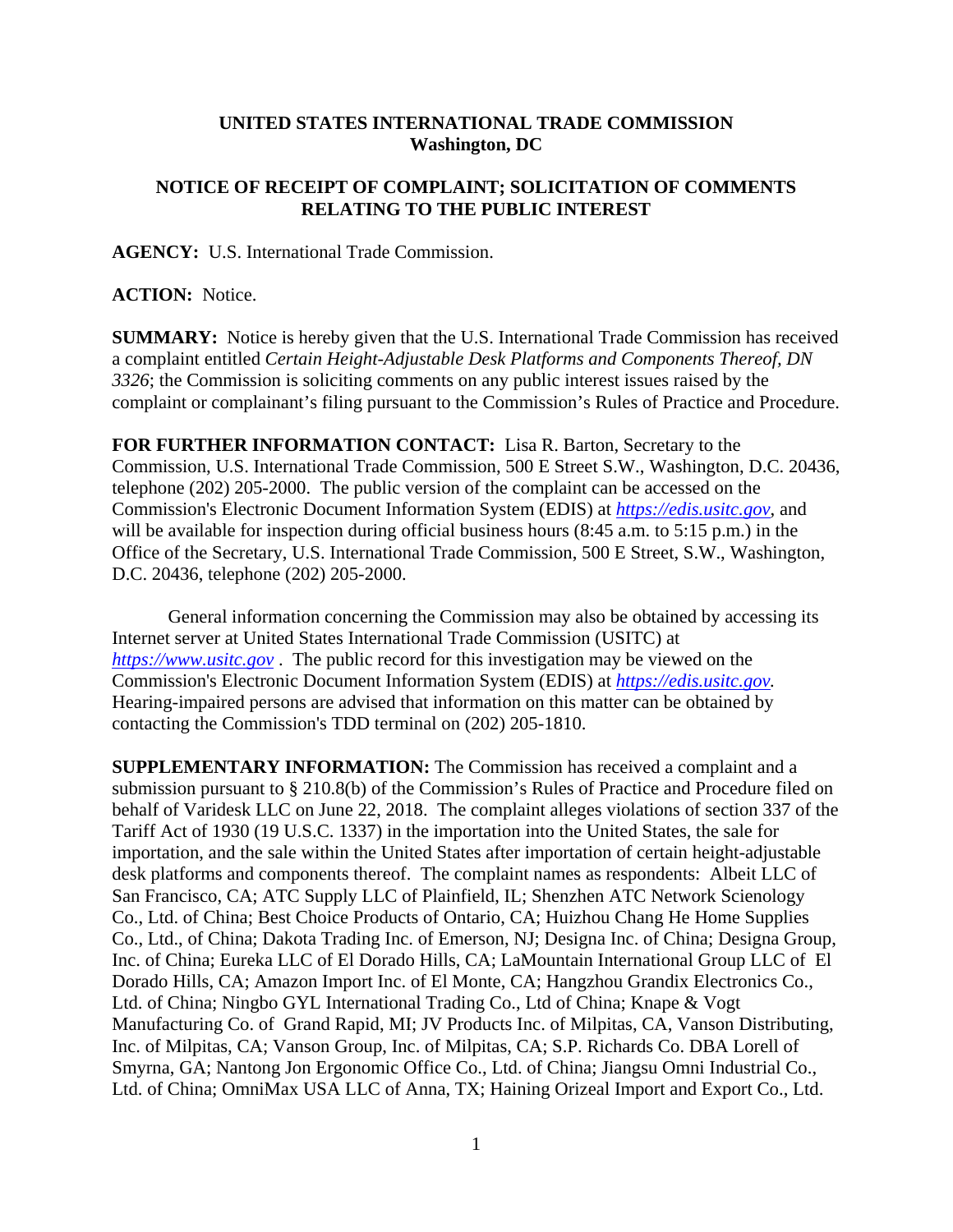of China; Qidong Vision Mounts Manufacturing Co. of China; Hangzhou KeXiang Keji Youxiangongsi of China; Smugdesk LLC of Littleton, CO; Venditio Group LLC of Elkton, FL; Versa Products Inc. of Los Angeles, CA; Victor Technology LLC of Bolingbrook, IL; CKnapp Sales, Inc. DBA Vivo of Goodfield, IL; Wuhu Xingdian Industrial Co., Ltd. of China; and Wuppessen, Inc. of Ontario, CA. The complainant requests that the Commission issue a general exclusion order or, in the alternative issue a limited exclusion order, and cease and desist orders.

Proposed respondents, other interested parties, and members of the public are invited to file comments, not to exceed five (5) pages in length, inclusive of attachments, on any public interest issues raised by the complaint or § 210.8(b) filing. Comments should address whether issuance of the relief specifically requested by the complainant in this investigation would affect the public health and welfare in the United States, competitive conditions in the United States economy, the production of like or directly competitive articles in the United States, or United States consumers.

In particular, the Commission is interested in comments that:

- (i) explain how the articles potentially subject to the requested remedial orders are used in the United States;
- (ii) identify any public health, safety, or welfare concerns in the United States relating to the requested remedial orders;
- (iii) identify like or directly competitive articles that complainant, its licensees, or third parties make in the United States which could replace the subject articles if they were to be excluded;
- (iv) indicate whether complainant, complainant's licensees, and/or third party suppliers have the capacity to replace the volume of articles potentially subject to the requested exclusion order and/or a cease and desist order within a commercially reasonable time; and
- (v) explain how the requested remedial orders would impact United States consumers.

Written submissions must be filed no later than by close of business, eight calendar days after the date of publication of this notice in the *Federal Register*. There will be further opportunities for comment on the public interest after the issuance of any final initial determination in this investigation.

Persons filing written submissions must file the original document electronically on or before the deadlines stated above and submit 8 true paper copies to the Office of the Secretary by noon the next day pursuant to § 210.4(f) of the Commission's Rules of Practice and Procedure (19 CFR 210.4(f)). Submissions should refer to the docket number ("Docket No. 3326) in a prominent place on the cover page and/or the first page. (*See* Handbook for Electonic Filing